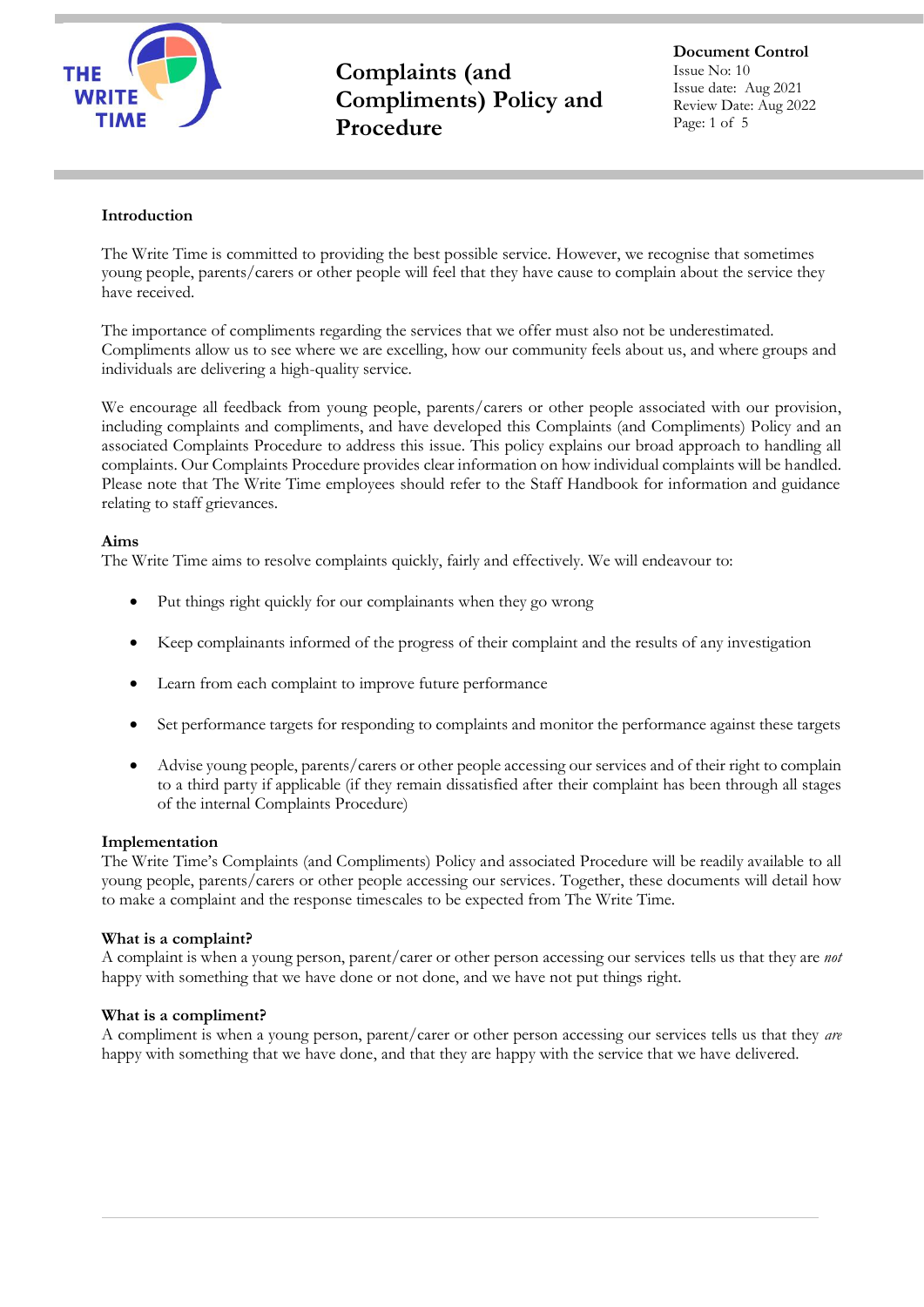

**Document Control** Issue No: 10 Issue date: Aug 2021 Review Date: Aug 2022 Page: 2 of 5

## **Complaints Procedure: how can a complaint be made?**

Any young people, parent/carer or other person accessing our services wishing to make a complaint can do so in person, by phone, by e-mail, or by letter. For written complaints, please write to Chris Murray, at:

The Write Time Warrington Road Croydon CR0 4BH

For telephone complaints, please call the Headteacher Samantha Hoyer on: +44 07415 871 847

For email complaints, please email Samantha Hoyer at: samanthahoyer@thewritetime.org.uk

Where a complaint is made regarding the Headteacher they should be directed to the Managing Director, Chris Murray.

Email: [chrismurray@thewritetime.org.uk](mailto:chrismurray@thewritetime.org.uk)

#### **Compliments Procedure: how can a compliment be made?**

Anyone wishing to complement our services can do so in person, by phone, by email, or by letter using the same contact details as with the complaints procedure above.

#### **Statement:**

We need to know as soon as possible if there is any cause for dissatisfaction. We recognise that a difficulty that is not resolved quickly and fairly can soon become a cause of resentment, which could be damaging to relationships and also to our school culture. We intend that parents and students should never feel – or be made to feel – that a complaint will be taken amiss or will adversely affect a student or his/her opportunities at the school. The policy, however, distinguishes between a concern or difficulty which can be resolved informally and a formal complaint which will require further investigation.

## **Stage 1: Informal Complaints**

#### **1. Concerns:**

Most concerns, where a parent/carer seeks intervention, reconsideration or some other action to be taken, can be resolved informally. Examples might include dissatisfaction about some aspect of teaching, disciplinary matters or issues outside the classroom.

Parents/carers should raise the concern initially with the Class Teacher or the Headteacher of the school as appropriate. The school will ensure that informal complaints are resolved within **10 working days of being raised**.

## **2. Unresolved concerns:**

A concern which has not been resolved by informal means within ten working days from the receipt of the complaint can be notified as a formal complaint in accordance with Stage 2 below.

## **3. Record of concerns:**

In the case of concerns raised under Stage 1 of this procedure, the only record of the concern and its resolution will be file notes by the person dealing with the complaint and/or file correspondence between the person raising the concern and the respondent.

## **Stage 2: Formal Complaints**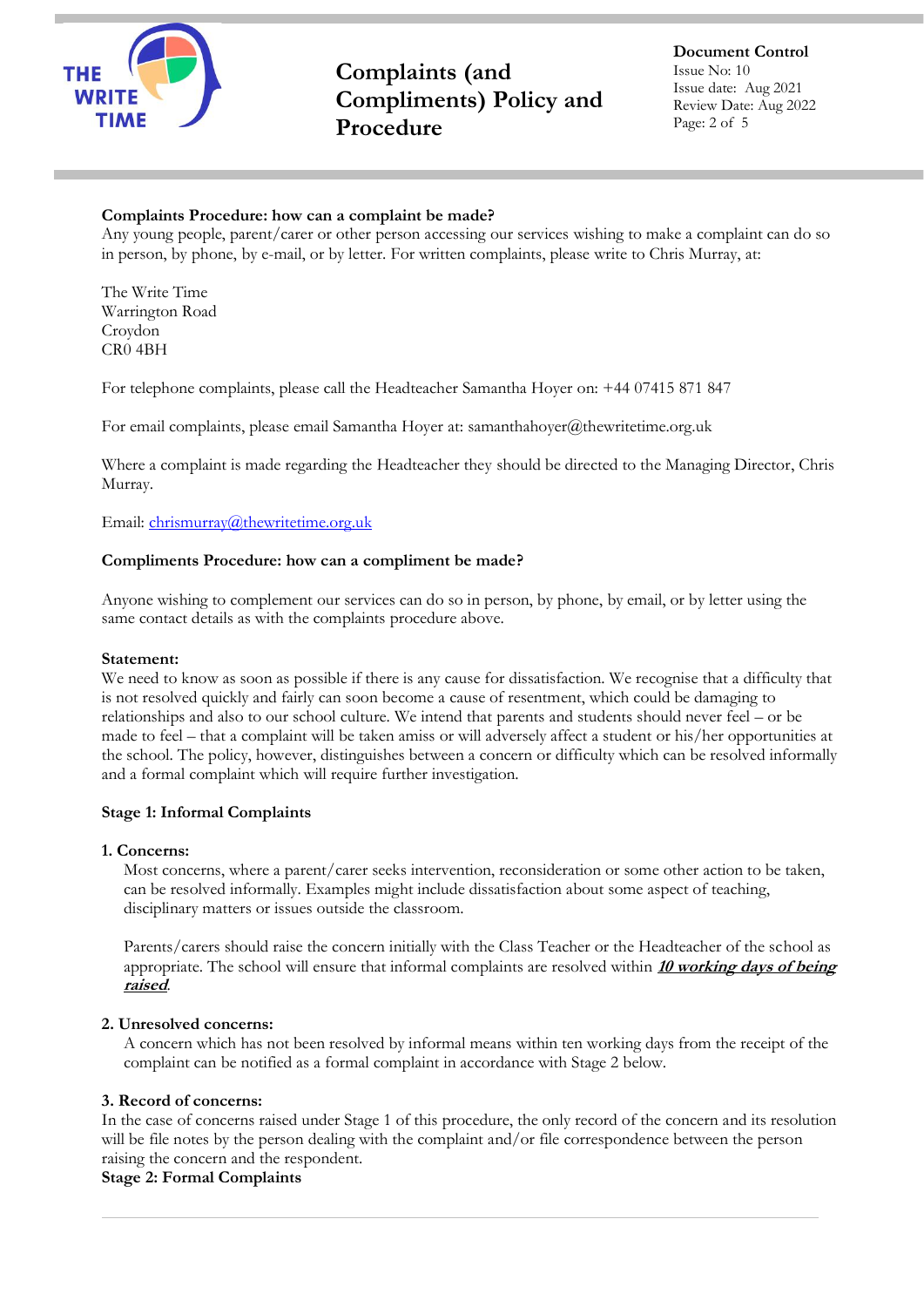

**Document Control** Issue No: 10 Issue date: Aug 2021 Review Date: Aug 2022 Page: 3 of 5

## **4. Notification:**

An unresolved concern under Stage 1, or a complaint which needs investigation, or a more serious dissatisfaction with some aspect of the school's policies, procedures, management or administration should be set out in writing with full details and sent with all relevant documents and full contact details for the attention of the Headteacher of the school concerned or the Chair of the Board of Directors, as appropriate (complaints regarding the Headteacher should go to Chris Murray, Managing Director). Should a formal written complaint be received by another member of school staff, this should be immediately passed to the Headteacher .

# **5. Acknowledgement:**

The complaint will be acknowledged in writing normally within 3 working days of receipt during term time and as soon as practicable during the holidays. The acknowledgement will indicate the action that is being taken and the likely timescale for resolution.

# **6. Investigation and resolution:**

The Headteacher may deal with the matter personally or delegate a senior member of staff to act as 'investigating officer'. The investigating officer may request additional information from the complainant and will fully investigate the issue. In most cases the Headteacher or investigating officer will meet or speak with the parent/carer to discuss the matter.

## **7. Outcome:**

The aim is to inform any complainant of the outcome of an investigation and the resolution to the complaint within 15 working days from the receipt of the complaint. Please note that any complaint received during a School holiday or within 15 working days of the end of term or half term may take longer to resolve.

## **8. Record of complaints:**

Written records will be kept of any meetings and interviews held in relation to the complaint.

## **9. Unresolved Complaints:**

Where the complainant is not satisfied with the school's response to their complaint they may have their complaint considered by an independent Complaints Panel.

## **Stage 3 – Complaint Heard by the Complaints Panel**

## **10. Request:**

A request for a complaint to be heard by a Complaints Panel (an appeal) must be made in writing and within ten (10) working days of the date of the school decision made at Stage 2.

## **11**. **Acknowledgement:**

Where an appeal is received, the school will within (three) 3 working days refer the matter to the nonexecutive director who will act as Clerk to the Complaints Panel. The Clerk will acknowledge, in writing, receipt of the appeal within (three) 3 working days and inform the complainant of the steps involved in the process. The Clerk will be the contact point for the complainant.

## **12. Panel Hearing:**

The Clerk will aim to convene an Appeal Panel hearing as soon as possible, normally no later than 20 working days after receipt of the Stage 3 request.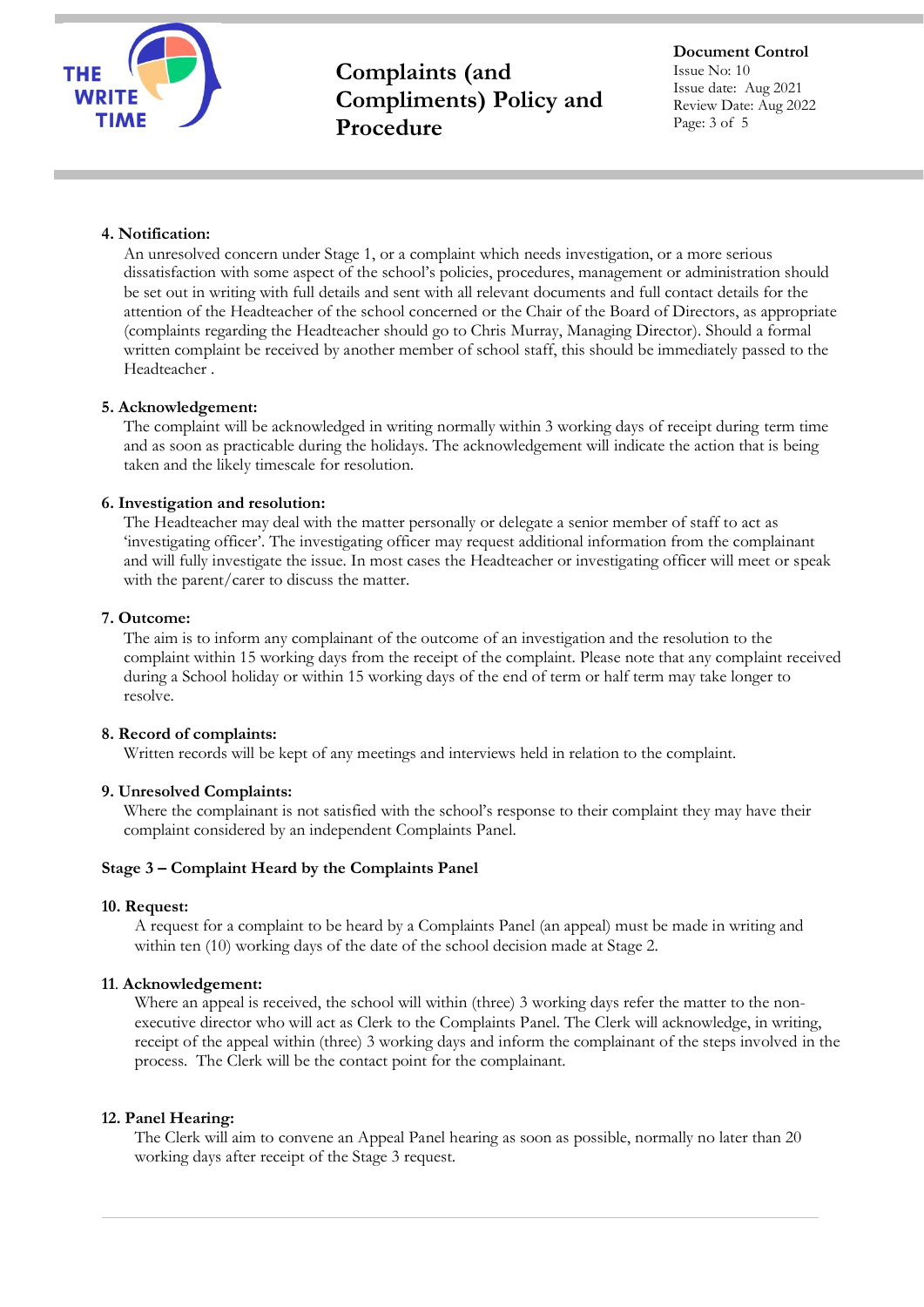

**Document Control** Issue No: 10 Issue date: Aug 2021 Review Date: Aug 2022 Page: 4 of 5

# **13. Panel Membership:**

The Panel will consist of two Managers (Head of Quality, Operations Manager, Head of Curriculum, Head of BAME Women) who have not previously been involved in the complaint, and one person independent of the management and running of the school (the process used for selecting the independent person will conform to relevant guidance). In deciding the make-up of the Panel, Directors need to try and ensure that it is a cross-section of the categories of Director and sensitive to the issues of race, gender and religious affiliation. The Panel will select its own Chair.

# **14. The Remit of the Complaints Appeal Panel**:

The Panel can:

- dismiss the complaint in whole or in part
- uphold the complaint in whole or in part
- decide on the appropriate action to be taken to resolve the complaint
- recommend changes to the academy's systems or procedures to ensure that problems of a similar nature do not recur

The aim of the hearing, which will be held in private, will always be to resolve the complaint and achieve reconciliation between the academy and the complainant. The panel chair will ensure that the proceedings are as informal as possible.

## **15 Attendance**:

The following are entitled to attend a hearing, submit written evidence and address the Panel;

- the parents/carers and/or one representative
- the Headteacher and/or one representative
- any other person who the Complaints Panel considers to have a reasonable and just interest in the appeal and whose contribution would assist the Panel in their decision making

## **16 Evidence:**

All parties will be given the opportunity to submit written evidence to the Panel in support of their position including;

- documents
- chronology and key dates
- written statements setting out further detail

The evidence will be considered by the Panel along with the initial submission.

All written evidence must be received by the Clerk no later than (five) 5 working days in advance of the Panel Hearing. The Clerk will distribute the evidence to all parties no later than (three) 3 working days in advance of the Panel Hearing.

## **17.Roles and Responsibilities**

## **The Role of the Clerk:**

All panels considering complaints must be clerked. The clerk would be the contact point for the complainant and be required to:

- set the date, time and venue of the hearing, ensuring that the dates are convenient to all parties and that the venue and proceedings are accessible
- collate any written material and send it to the parties in advance of the hearing
- meet and welcome the parties as they arrive at the hearing
- record the proceedings